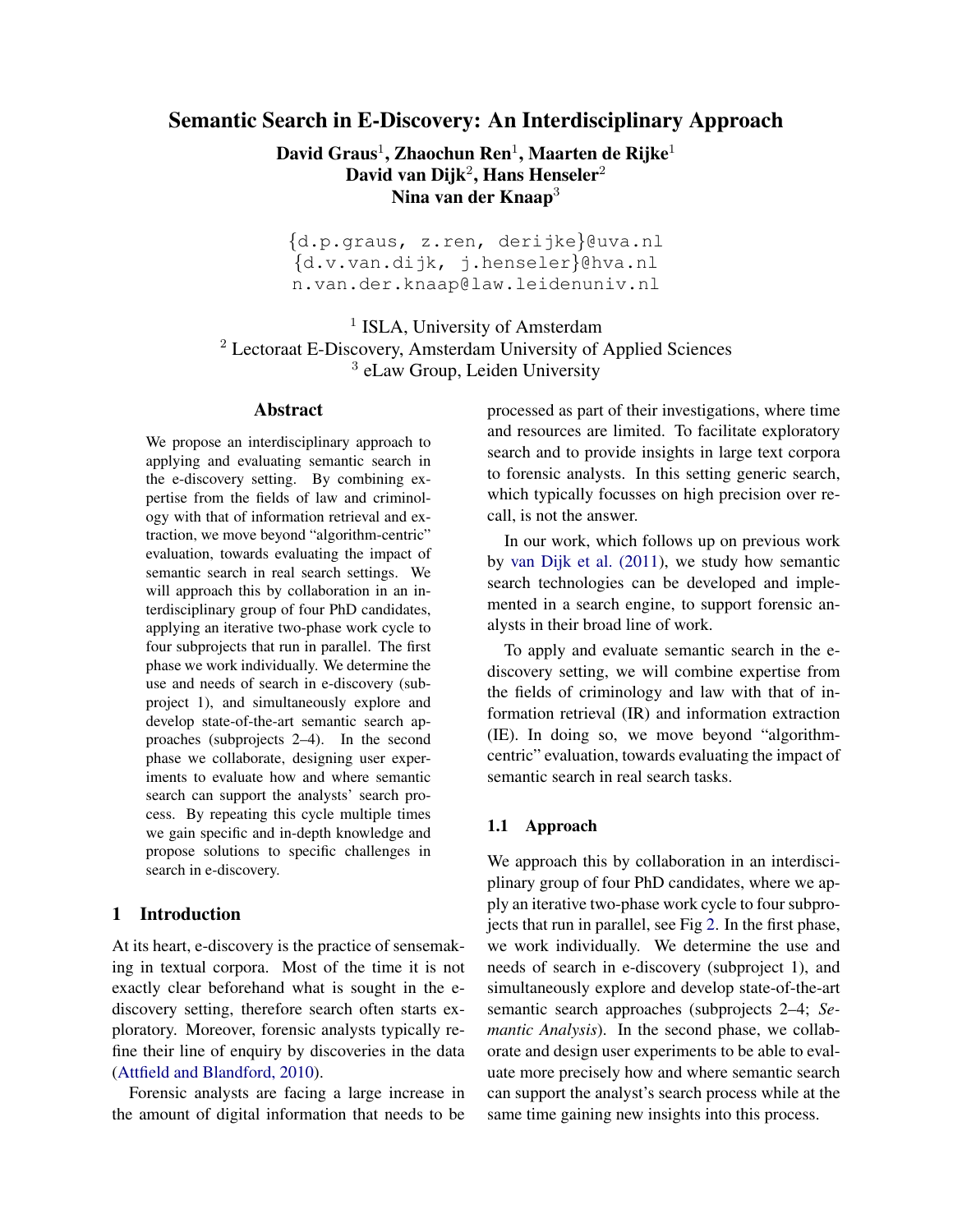

Figure 1: Schematic representation of subprojects

## 1.2 Challenges

In e-discovery, retrieving all relevant traces is important. In the search context, this means that the focus should be on high recall, in contrast to traditional (web) search [\(Oard and Webber, 2013\)](#page-4-1). Furthermore, data used in e-discovery is typically on a case-by-case basis, it can be noisy and is diverse in nature and origin. The amount of digital information to process in investigations is continually growing. Time and resources are limited in investigations, so one cannot rely on vast amounts of manual annotations, as is common in widely used supervised machine learning approaches. We take these intuitions and observations as a starting point, and expect to gain more specific knowledge on challenges in the field from subproject 1.

## 1.3 Semantic Search

Semantic Search is a paradigm in Information Retrieval (IR) which applies structured knowledge, e.g. discussion structure, topical structure or entities and relations, as a complement to text retrieval [\(Pound et](#page-4-2) [al., 2010\)](#page-4-2). In this work, we apply semantic search in the e-discovery search setting in two ways:

1. To complement (traditional) retrieval tasks, e.g. document classification (relevance/nonrelevance or privileged/non-privileged) and document similarity metrics.

2. To provide guidance in analysts' search or sense making process.

We believe it is important to both understand the intricacies and specificities of forensic analysts' search process, as the available and suitable stateof-the-art in semantic search technologies, in order to effectively determine how semantic search fits in this search process. We approach this task with an interdisciplinary team, combining domain-specific expertise in criminology and law<sup>[1](#page-1-0)</sup> with expertise in semantic search<sup>[2](#page-1-1)</sup>.

The rest of this paper is organized as follows; in section Section [2](#page-1-2) we explain subproject 1: analysis and review of the search process, in Section [3](#page-2-1) we describe sub projects 2 through 4, in Section [4](#page-2-2) we describe the collaborative approach, and finally in Section [5](#page-3-1) we describe the contribution and novelty of our interdisciplinary approach.

## <span id="page-1-2"></span>2 Subproject 1: Analyzing the search process

The first subproject focusses on the human aspect of e-discovery in investigations. Here, we establish the use and needs of the field of e-discovery, because it can provide information about the use of such methods, the need for improvement and where these needs lay. Furthermore, we can observe the search process of professionals to see where enhancements can be made.

We will first conduct an extensive literature study in a multidisciplinary fashion. This will consist of literature found in three important fields of study, namely; information technology research, mostly on the topic of e-discovery and digital forensics in al ways, shapes and forms [\(Attfield and Blandford,](#page-3-0) [2010;](#page-3-0) [Oard and Webber, 2013;](#page-4-1) [Biros et al., 2007;](#page-3-2) [Casey, 2011;](#page-4-3) [Garfinkel, 2010\)](#page-4-4), combined with criminological research and law research [\(van Wilsem,](#page-4-5) [2011;](#page-4-5) [Carrier, 2002\)](#page-4-6). Together this will provide a balanced overview of e-discovery in investigations.

Technological, legal and criminological literature will be gathered and used to provide a strong framework upon which we can build by interviewing pro-

<span id="page-1-1"></span><span id="page-1-0"></span><sup>1</sup> http://law.leiden.edu/organisation/metajuridica/elaw/ <sup>2</sup>http://ilps.science.uva.nl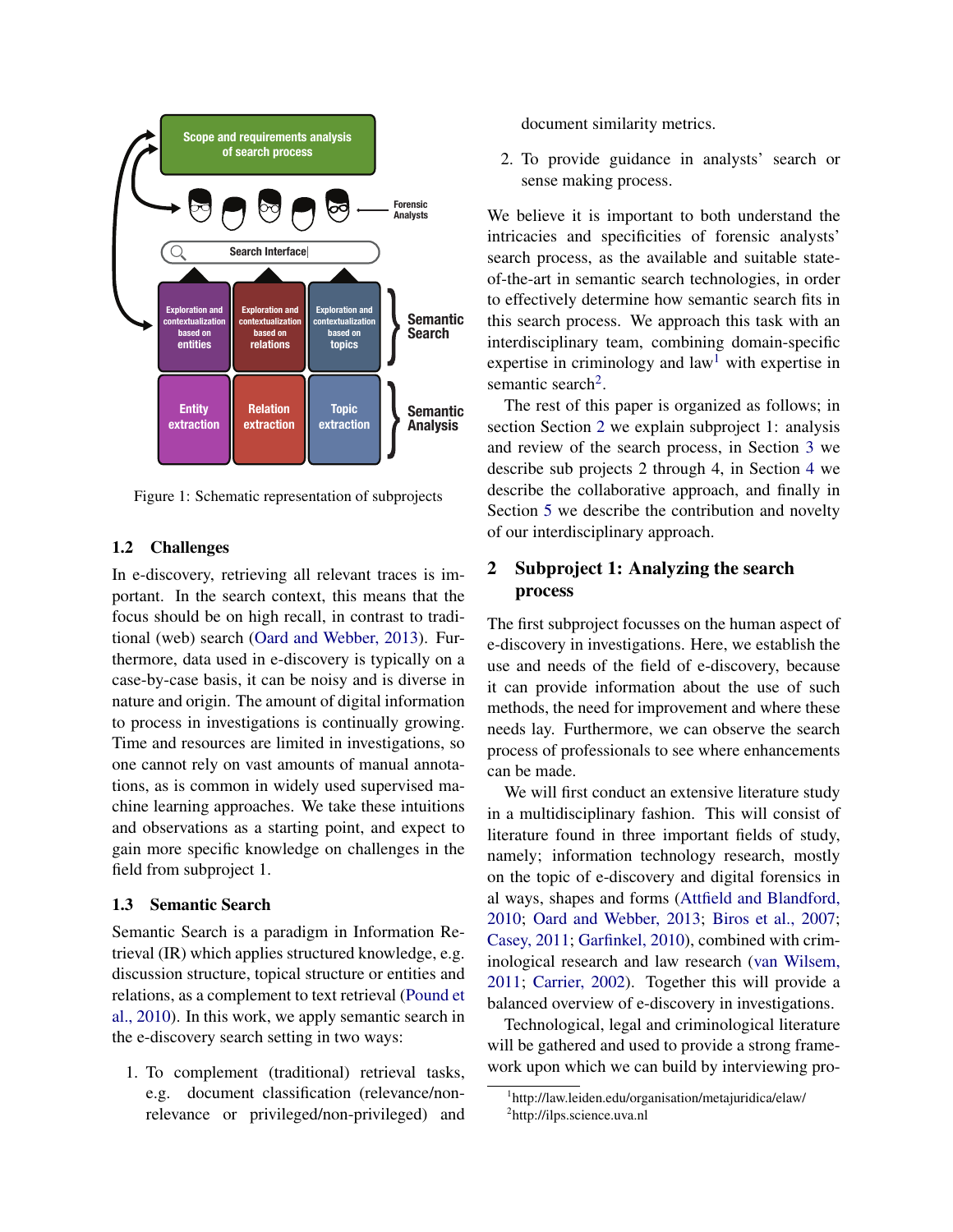

<span id="page-2-0"></span>Figure 2: Information Extraction system layout

fessionals and practitioners who work with digital evidence. These interviews provide an overview of the uses of e-discovery and the desired situation according to professionals and practitioners. By gaining insight in their search process, uses, needs and limitations of current search, we identify areas where we can effectively improve search systems.

## <span id="page-2-1"></span>3 Subprojects 2–4: Information Extraction for Semantic Search in E-Discovery

The initial focus for projects 2 through 4 is on developing approaches for Information Extraction (IE), the step that precedes the integration of structured knowledge into retrieval systems for semantic search: Information Retrieval (IR). In three subprojects, we focus on entity extraction, relation extraction and topic extraction In the initial phase, we evaluate these subprojects using standard test collections. This allows us to study where and how semantic search technologies can improve traditional retrieval tasks, e.g. classification.

1. Entity extraction addresses the task of identi-

fying and resolving entities in documents. Extracting entities can provide building blocks for more elaborate information extraction tasks such as issue mapping, event extraction, or 'cold start knowledge base creation' [\(van Dijk](#page-4-0) [et al., 2011\)](#page-4-0)

- 2. Relation extraction entails identifying entities in a specified semantic relation, which can for example be combined to help analysts identifying key individuals, by generating networks from E-Discovery data sources.
- 3. Topic extraction refers to the task of detection and tracking of topics within document collections. In E-Discovery, topic extraction could help analysts understand what is happening by supporting in discovering hidden events.

As we described in Section [1,](#page-0-0) an important task in ediscovery is to provide insights from large corpora. These three focal points provide building blocks for more elaborate information extraction tasks such as identifying events, interactions between individuals and evolution or change of topics in conversation logs, email databases or collaboration platforms [\(van Dijk et al., 2011\)](#page-4-0).

Considering the e-discovery-specific constraint of diverse, noisy and "case-by-case" nature of data and its increasingly large scale, we cannot rely on extensive manual annotations. We thus restrict ourselves to approaches based on (i) semi-supervised learning, where a small amount of seed-data is used as a starting point for recognizing patterns, and/or (ii) unsupervised approaches, where the learning process doesn't rely on any annotations. Furthermore, since availability of experts can be assumed – forensic analysts who search for relevant documents – we also consider interactive machine learning methods, such as active learning [\(Settles, 2009\)](#page-4-7), where experts improve algorithms by labeling 'border-cases'.

### <span id="page-2-2"></span>4 Collaboration

In the second phase we collaborate and join findings from subproject 1 with the algorithms developed in subprojects 2–4.

By collaboratively designing user experiments that leverage both findings of analysts' search with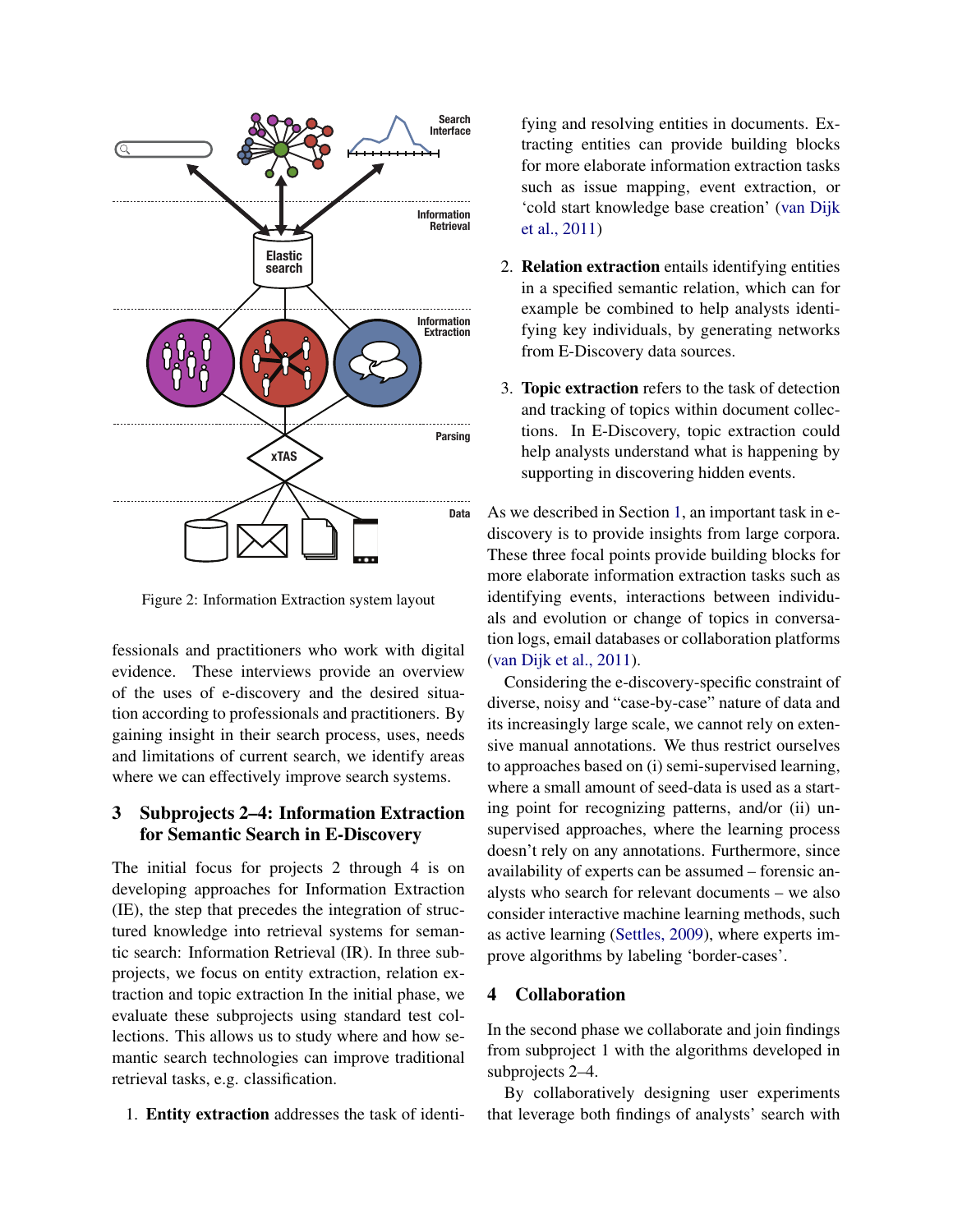application of developed information extraction algorithms, we can both gain more insights into the search process of analysts, and allow us to measure whether and how semantic search supports analysts in their search process.

A typical approach would be to compare two groups of analysts performing a common ediscovery task, each using a different search system: one representing the current practice, and another representing our "semantic search-enabled" system.

To study the exploitation of extracted structured information, a suitable search interface should allow the end-users to intuitively and flexibly interact with documents and available information in increasingly large data collections. Because of the size and focus on high recall, methods of efficiently presenting extracted information and allowing users to interact with it is an important subtask. E.g. possibilities include visualizing identified entities, their relationships or interaction, while at the same time allowing analysts to interact with the temporal dimension of the data. Expertise in effectively designing user interfaces for specific tasks and domains builds on previous work [\(Bron et al., 2012;](#page-3-3) [de Rooij et al.,](#page-4-8) [2013\)](#page-4-8).

### <span id="page-3-1"></span>5 Contribution

By our interdisciplinary approach, spanning the fields of criminology, law, Information Retrieval and Natural Language Processing, we position ourselves between strictly empirical/field work of [Attfield and](#page-3-0) [Blandford \(2010\)](#page-3-0) and Computer Science perspective efforts such as work by [Oard and Webber \(2013\)](#page-4-1).

By starting work individually, and collaborating only after this first phase, we ensure an efficient workflow, and minimize in collaborative effort. Furthermore, this iterative workflow allows us to gain detailed insights into a specific subset of tasks in the general e-discovery search process.

The use and practice of e-discovery on a small scale, particularly because of the feedback-loop by means of user studies, we can get more specific and in-depth understanding of subtasks in the search process.

The field of IR will benefit from new insights into a sub-domain with specific and well-understood characteristics which is relatively unexplored – our

findings could prove useful in other domains with similar constraints, e.g. in exploratory search for historians and similar tasks in the field of digital humanities, where current natural language processing and retrieval models prove insufficient due to mismatches between available training data and real data.

And finally, the fields of law and E-Discovery practitioners will benefit from improved tooling and understanding of the search process.

#### 6 Acknowledgements

This research was partially supported by the European Union's ICT Policy Support Programme as part of the Competitiveness and Innovation Framework Programme, CIP ICT-PSP under grant agreement nr 250430, the European Community's Seventh Framework Programme (FP7/2007-2013) under grant agreements nr 258191 (PROMISE Network of Excellence) and 288024 (LiMoSINe project), the Netherlands Organisation for Scientific Research (NWO) under project nrs 612.061.814, 612.061.815, 640.004.802, 727.011.005, 612.001.116, HOR-11- 10, the Center for Creation, Content and Technology (CCCT), the Hyperlocal Service Platform project funded by the Service Innovation & ICT program, the WAHSP and BILAND projects funded by the CLARIN-nl program, the Dutch national program COMMIT, by the ESF Research Network Program ELIAS, Elite Network Shifts project funded by the Royal Dutch Academy of Sciences, the eLaw group of Leiden University's Institute for the Interdisciplinary Study of the Law, and Fox-IT.

#### References

- <span id="page-3-0"></span>[Attfield and Blandford2010] Simon Attfield and Ann Blandford. 2010. Discovery-led refinement in ediscovery investigations: sensemaking, cognitive ergonomics and system design. *Artificial Intelligence and Law*, 18(4):387–412.
- <span id="page-3-2"></span>[Biros et al.2007] David P Biros, Mark Weiser, and John Witfield. 2007. Managing digital forensic knowledge an applied approach. In *Australian Digital Forensics Conference*, page 11.
- <span id="page-3-3"></span>[Bron et al.2012] M. Bron, J. van Gorp, F. Nack, M. de Rijke, and S. de Leeuw. 2012. A subjunctive exploratory search interface to support media studies